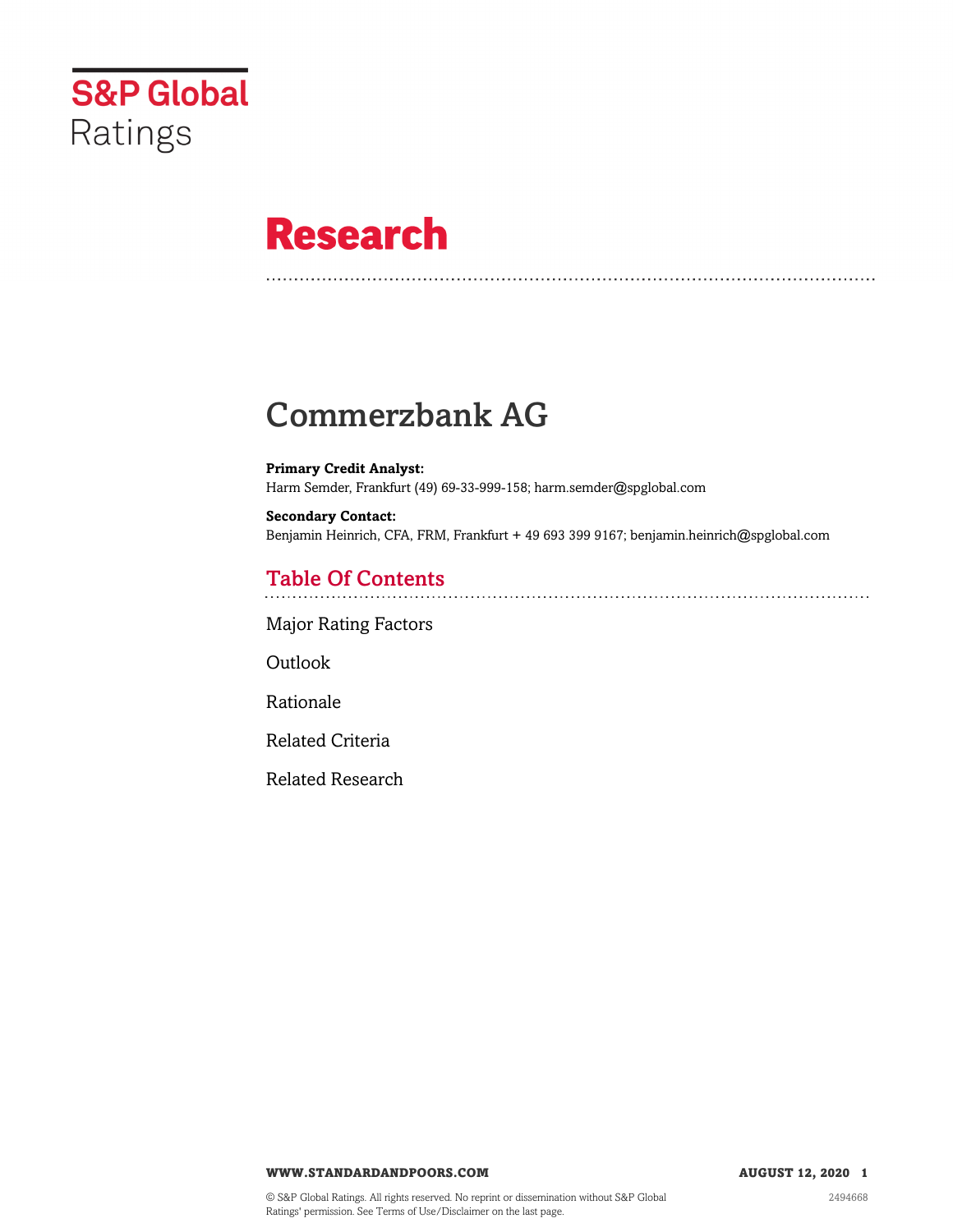# Commerzbank AG



# <span id="page-1-0"></span>Major Rating Factors

| <b>Strengths:</b>                                                                                                                                                                                                                                                                 | <b>Weaknesses:</b>                                                                                                                                                                                                                                                                                                                                                                                                        |  |  |  |  |
|-----------------------------------------------------------------------------------------------------------------------------------------------------------------------------------------------------------------------------------------------------------------------------------|---------------------------------------------------------------------------------------------------------------------------------------------------------------------------------------------------------------------------------------------------------------------------------------------------------------------------------------------------------------------------------------------------------------------------|--|--|--|--|
| • Sound domestic market position in corporate<br>banking.<br>• Sound capitalization and material levels of additional<br>loss-absorbing capital (ALAC) to protect senior<br>creditors in the event of a resolution.<br>• Prudent funding and liquidity management and<br>metrics. | • Against the backdrop of difficult markets, in the<br>medium term Commerzbank needs to improve<br>subpar shareholder returns to substantiate the<br>business' sustainability.<br>• Below-average market share and earnings from<br>domestic retail activities.<br>• Loan book quality metrics and composition still<br>untested through a full business cycle, and generally<br>below those of some international peers. |  |  |  |  |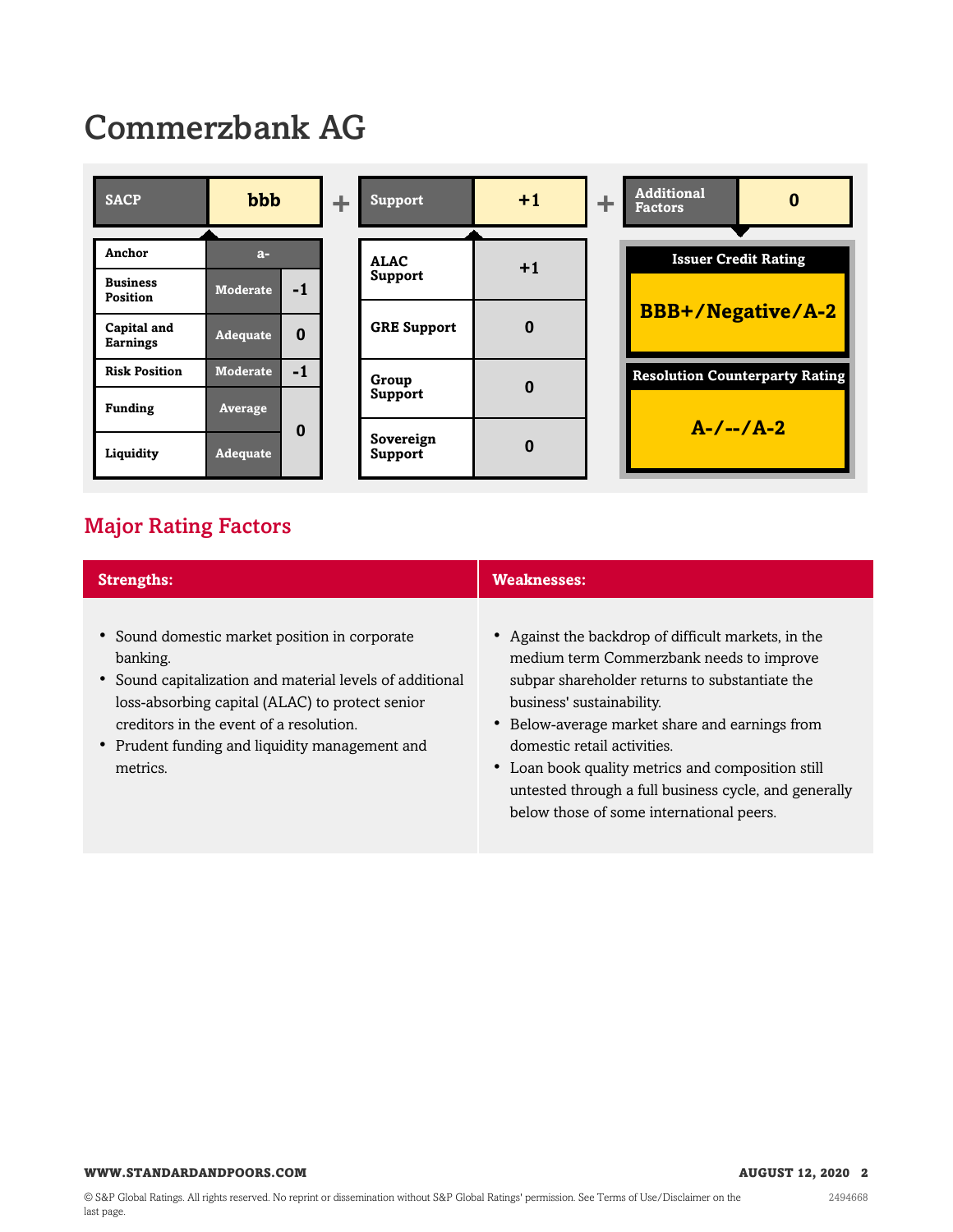#### **Outlook: Negative**

S&P Global Ratings' negative outlook on Commerzbank AG acknowledges downside risks that management faces in the coming 12-24 months, including weakened operating conditions amid the COVID-19 pandemic and challenges in executing the restructuring plan. This could derail restructuring initiatives, and the bank's revenue base and asset quality could come under greater strain through second-half 2020 and into 2021 than we currently anticipate if an economic recovery is significantly delayed.

#### Downside scenario

We could lower our ratings on Commerzbank (including those on its senior subordinated debt and regulatory capital instruments) if we see a further deterioration in the operating environment leading to a more material setback for profitability and asset quality, or greater doubt that the restructuring will result in a sustainable business and operating model. We could reflect these negative developments through the bank's anchor (for example, if German economic or industry risk increases) or through one of our other assessments.

#### Upside scenario

We could revise our outlook to stable over the next 24 months if we saw sustainable improvements in global economic conditions, including stable economic and industry risk trends for the German banking industry and the main markets where Commerzbank operates. At the same time, Commerzbank needs to demonstrate tangible progress in its restructuring process. This would include a stronger business position, with more stable and diverse retail and midsize corporate banking, and a less volatile and sustainably improved earnings and risk position compared with that of similarly rated international peers. More robust capitalization and additional loss-absorbing capacity buffers to cushion unexpected setbacks in its transformation would also be important.

## <span id="page-2-0"></span>Rationale

Our ratings recognize Commerzbank's material progress from years of restructuring, while defending its strong franchise in the small and midsize enterprise segment and gaining retail market share. Commerzbank has materially strengthened its balance sheet by increasing its capital and bail-in-able debt buffers while working out most of its legacy and noncore loan portfolios. In our view, Commerzbank has yet to demonstrate the sustainability of its long-term business model, however. We believe this essentially hinges on Commerzbank's ability to improve its profitability toward that of similarly rated European-banking peers. We consider this one of the key factors to raise investor confidence and improve the bank's weak equity valuations, which could make the bank a potential merger target.

We believe that the cyclical downturn arising from the COVID-19 pandemic has led to a weakened economic and operating environment for Commerzbank. In our view, this deterioration will make it increasingly challenging for the bank to deliver on its essential multiyear "Commerzbank 5.0" restructuring program. In addition, on July 6, 2020, Commerzbank announced the unexpected resignations of the CEO and the chairman of the supervisory board of Commerzbank, which we believe will make the execution of the bank's multi-year restructuring program more difficult (see "CEO's Exit Complicates Commerzbank's Strategy Execution," published July 6, 2020). Meanwhile, since Aug. 4, 2020, Mr. Vetter became the new chairman of the supervisory board.

#### **WWW.STANDARDANDPOORS.COM AUGUST 12, 2020 3**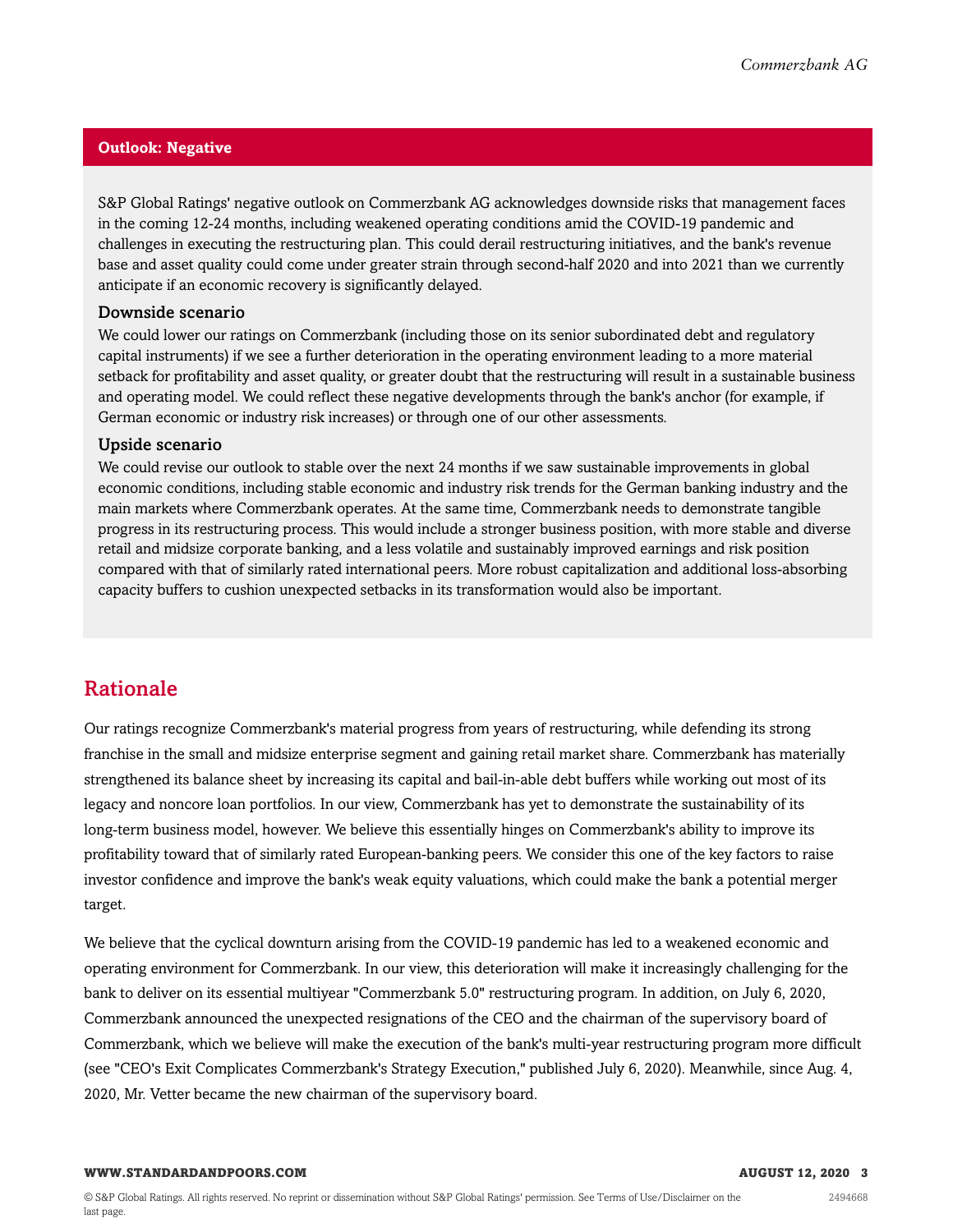We also see increased risks in Commerzbank's main markets that are likely to affect revenue and asset quality, and moderately weaken capitalization. We continue to closely monitor management's progress in executing the Commerzbank 5.0 program. The program seeks to improve the efficiency and long-term sustainability of the bank's domestic business model and franchise, and spur digitalization. The extensive nature of the program demonstrates the substantial challenges Commerzbank already faced in sustainably improving its risk-adjusted earnings and capital amid strong competition and ultra-low interest rates. We see the program as more difficult to implement due to pandemic-related difficult credit conditions.

We acknowledge the massive regulatory, central bank, and governmental fiscal and monetary policy packages to help workers and companies bridge the gap to recovery. Commerzbank comes into this crisis with relatively good asset quality, thanks to the de-risking of most of its legacy and noncore loan portfolios.

Commerzbank posted a €96 million after-tax (and minorities) loss for half-year 2020, following a €316 million after-tax (and minorities) loss in first-quarter 2020, and which was dominated by €795 million of credit risk costs. Almost half of the credit cost anticipated the expected full-year economic impact of the COVID-19 pandemic. Commerzbank's regulatory Tier 1 ratio remained stable at 13.4% at mid-year 2020 compared with year-end 2019. Despite the bank's second-quarter result improvements, we expect that Commerzbank will find it difficult to remain profitable for full-year 2020. We anticipate a material but manageable increase in loan loss provisions and nonperforming assets in Commerzbank's core retail and corporate portfolios, as we do for its German and European peers. We also believe Commerzbank's capital management has become tighter, and restructuring more complex in recent weeks. We expect the bank's S&P Global Ratings risk adjusted capital (RAC) ratio to likely move toward 9.5%, after 9.9% at year-end 2019. We consider that keeping mBank is a manageable option, although mBank's disposal was meant to fund about €1.6 billion of Commerzbank's investments in digitalization and restructuring.

#### **Table 1**

| <b>Commerzbank AG Key Figures</b> |           |                        |           |           |           |  |  |  |
|-----------------------------------|-----------|------------------------|-----------|-----------|-----------|--|--|--|
|                                   |           | --Year-ended Dec. 31-- |           |           |           |  |  |  |
| (Mil. €)                          | $2020*$   | 2019                   | 2018      | 2017      | 2016      |  |  |  |
| Adjusted assets                   | 547.650.0 | 460.583.0              | 459.123.0 | 449,181.0 | 477.403.0 |  |  |  |
| Customer loans (gross)            | 273,024.0 | 250,770.0              | 231.519.0 | 224.460.0 | 204.156.0 |  |  |  |
| Adjusted common equity            | 26.131.0  | 26.010.1               | 24.445.7  | 26.140.5  | 25.952.0  |  |  |  |
| Operating revenues                | 4.125.0   | 8.645.0                | 8.572.0   | 8.830.0   | 9.555.0   |  |  |  |
| Noninterest expenses              | 3,030.0   | 5.788.0                | 6.351.0   | 6.606.0   | 7.086.0   |  |  |  |
| Core earnings                     | N/A       | 1,671.5                | 1,504.8   | 962.9     | 1.342.9   |  |  |  |

#### \*Data as of June 30. N.A.--Not available.

#### **Table 2**

| Commerzbank AG Business Position                              |         |      |      |                                 |      |  |  |  |
|---------------------------------------------------------------|---------|------|------|---------------------------------|------|--|--|--|
|                                                               |         |      |      | --Year-ended Dec. 31--          |      |  |  |  |
| (%)                                                           | $2020*$ | 2019 | 2018 | 2017                            | 2016 |  |  |  |
| Total revenues from business line (currency in millions)      | 4.175.0 |      |      | 8,645.0 8,572.0 9,163.0 9,770.0 |      |  |  |  |
| Commercial & retail banking/total revenues from business line | 52.6    | 53.9 | 53.3 | 52.7                            | 48.7 |  |  |  |
| Trading and sales income/total revenues from business line    | 25.9    | 33.5 | 38.0 | 43.5                            | 44.8 |  |  |  |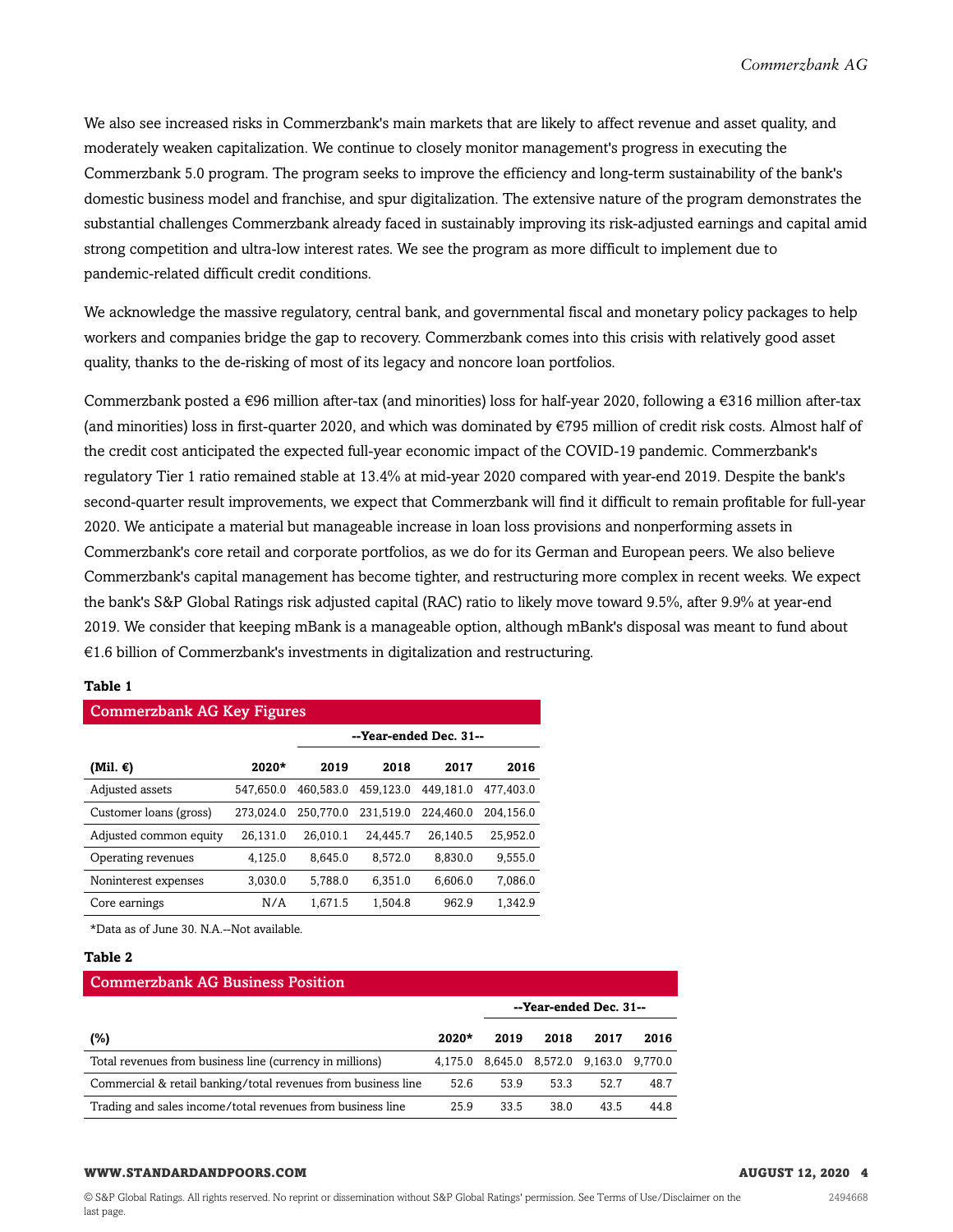#### **Table 2**

| <b>Commerzbank AG Business Position (cont.)</b>      |         |      |      |                        |      |  |  |  |
|------------------------------------------------------|---------|------|------|------------------------|------|--|--|--|
|                                                      |         |      |      | --Year-ended Dec. 31-- |      |  |  |  |
| (%)                                                  | $2020*$ | 2019 | 2018 | 2017                   | 2016 |  |  |  |
| Other revenues/total revenues from business line     | 21.5    | 12.5 | 8.7  | 3.7                    | 6.5  |  |  |  |
| Investment banking/total revenues from business line | 25.9    | 33.5 | 38.0 | 43.5                   | 44.8 |  |  |  |
| Return on average common equity                      | (0.7)   | 2.3  | 3.0  | 0.5                    | 1.0  |  |  |  |

\*Data as of June 30.

#### **Table 3**

| <b>Commerzbank AG Capital And Earnings</b>           |         |                        |      |      |      |  |  |  |
|------------------------------------------------------|---------|------------------------|------|------|------|--|--|--|
|                                                      |         | --Year-ended Dec. 31-- |      |      |      |  |  |  |
| $(\%)$                                               | $2020*$ | 2019                   | 2018 | 2017 | 2016 |  |  |  |
| Tier 1 capital ratio                                 | 14.8    | 14.3                   | 13.4 | 15.2 | 13.9 |  |  |  |
| S&P Global Ratings' RAC ratio before diversification | N/A     | 9.9                    | 9.4  | 10.2 | 8.9  |  |  |  |
| S&P Global Ratings' RAC ratio after diversification  | N/A     | 10.6                   | 10.0 | 10.8 | 9.4  |  |  |  |
| Adjusted common equity/total adjusted capital        | 92.5    | 95.2                   | 98.3 | 98.4 | 98.5 |  |  |  |
| Net interest income/operating revenues               | 63.0    | 58.7                   | 55.4 | 47.6 | 51.4 |  |  |  |
| Fee income/operating revenues                        | 40.4    | 35.3                   | 36.0 | 36.0 | 33.6 |  |  |  |
| Market-sensitive income/operating revenues           | (1.4)   | 4.4                    | 5.1  | 13.5 | 5.7  |  |  |  |
| Noninterest expenses/operating revenues              | 73.5    | 67.0                   | 74.1 | 74.8 | 74.2 |  |  |  |
| Preprovision operating income/average assets         | 0.4     | 0.6                    | 0.5  | 0.5  | 0.5  |  |  |  |
| Core earnings/average managed assets                 | N/A     | 0.4                    | 0.3  | 0.2  | 0.3  |  |  |  |

\*Data as of June 30. N/A--Not applicable.

#### **Table 4**

#### Commerzbank AG Risk-Adjusted Capital Framework

| (Mil. $\epsilon$ )                                     | Exposure* | <b>Basel III</b><br><b>RWA</b> | <b>Average Basel III</b><br>$RW(\% )$ | <b>S&amp;P Global RWA</b> | <b>Average S&amp;P Global</b><br>RW (%) |
|--------------------------------------------------------|-----------|--------------------------------|---------------------------------------|---------------------------|-----------------------------------------|
| Credit risk                                            |           |                                |                                       |                           |                                         |
| Government & central banks                             | 93,193    | 5,422                          | 6                                     | 8,368                     | 9                                       |
| Of which regional governments and<br>local authorities | 13,814    | 581                            | 4                                     | 703                       | 5                                       |
| Institutions and CCPs                                  | 49,460    | 19,120                         | 39                                    | 21,182                    | 43                                      |
| Corporate                                              | 160,475   | 81,980                         | 51                                    | 110,924                   | 69                                      |
| Retail                                                 | 143,208   | 25,080                         | 18                                    | 55,044                    | 38                                      |
| Of which mortgage                                      | 93,246    | 12,073                         | 13                                    | 19,952                    | 21                                      |
| Securitization§                                        | 18,074    | 3,396                          | 19                                    | 7,684                     | 43                                      |
| Other assets <sup>+</sup>                              | 9,002     | 8,193                          | 91                                    | 16,099                    | 179                                     |
| Total credit risk                                      | 473,412   | 143,192                        | 30                                    | 219,302                   | 46                                      |
| <b>Credit valuation adjustment</b>                     |           |                                |                                       |                           |                                         |
| Total credit valuation adjustment                      | $- -$     | 5,455                          | --                                    | 21,394                    |                                         |
| Market risk                                            |           |                                |                                       |                           |                                         |
| Equity in the banking book                             | 4,243     | 2,786                          | 66                                    | 9,915                     | 234                                     |

### **WWW.STANDARDANDPOORS.COM AUGUST 12, 2020 5**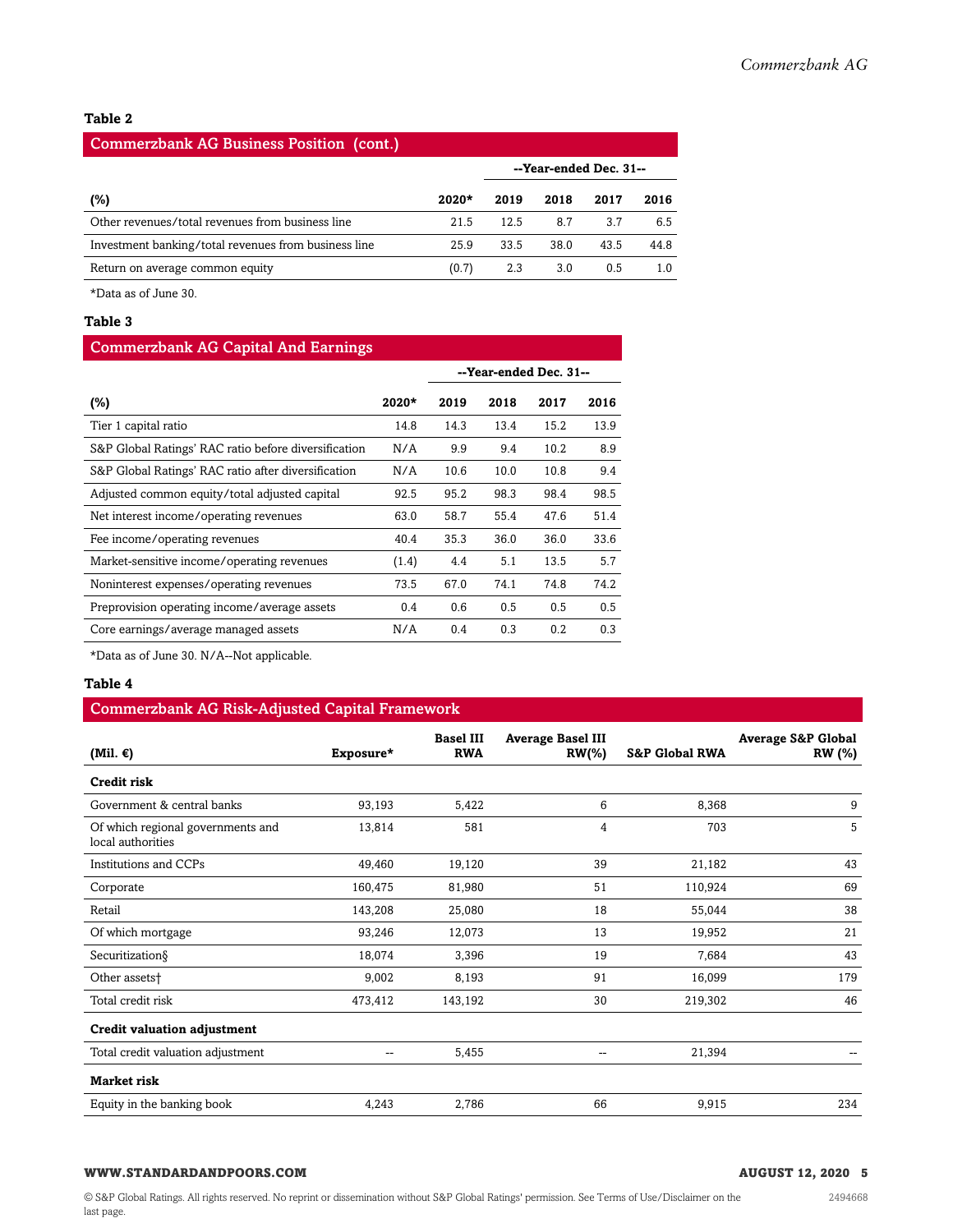**Table 4**

| Commerzbank AG Risk-Adjusted Capital Framework (cont.) |                   |                                |                                          |                                  |                                           |  |  |  |  |
|--------------------------------------------------------|-------------------|--------------------------------|------------------------------------------|----------------------------------|-------------------------------------------|--|--|--|--|
| Trading book market risk                               | --                | 5,412                          | $-$                                      | 9,422                            |                                           |  |  |  |  |
| Total market risk                                      | --                | 8,198                          |                                          | 19,337                           |                                           |  |  |  |  |
| <b>Operational risk</b>                                |                   |                                |                                          |                                  |                                           |  |  |  |  |
| Total operational risk                                 | $\qquad \qquad -$ | 18,728                         |                                          | 16,110                           |                                           |  |  |  |  |
| (Mil. $\epsilon$ )                                     | <b>Exposure</b>   | <b>Basel III</b><br><b>RWA</b> | <b>Average Basel II</b><br><b>RW</b> (%) | <b>S&amp;P Global RWA</b>        | % of S&P Global<br><b>RWA</b>             |  |  |  |  |
| Diversification adjustments                            |                   |                                |                                          |                                  |                                           |  |  |  |  |
| RWA before diversification                             | --                | 181,200                        |                                          | 276,143                          | 100                                       |  |  |  |  |
| Total diversification/concentration<br>adjustments     | --                |                                |                                          | (19, 324.2)                      | (7.0)                                     |  |  |  |  |
| RWA after diversification                              | $\sim$ $\sim$     | 181,200                        | --                                       | 256,819                          | 93                                        |  |  |  |  |
| (Mil. $\epsilon$ )                                     |                   | Tier 1 capital                 | Tier 1 ratio $(\%)$                      | <b>Total adjusted</b><br>capital | <b>S&amp;P Global RAC</b><br>ratio $(\%)$ |  |  |  |  |
| Capital ratio                                          |                   |                                |                                          |                                  |                                           |  |  |  |  |
| Capital ratio before adjustments                       |                   | 26,015                         | 14.4                                     | 27,315                           | 9.9                                       |  |  |  |  |
| Capital ratio after adjustments‡                       |                   | 26,015                         | 14.4                                     | 27,315                           | 10.6                                      |  |  |  |  |

\*Exposure at default. §Securitization Exposure includes the securitization tranches deducted from capital in the regulatory framework. †Exposure and S&P Global Ratings' risk-weighted assets for equity in the banking book include minority equity holdings in financial institutions. ‡Adjustments to Tier 1 ratio are additional regulatory requirements (e.g. transitional floor or Pillar 2 add-ons). RWA--Risk-weighted assets. RW--Risk weight. RAC--Risk-adjusted capital. Sources: Company data as of Dec. 31, 2019, S&P Global Ratings.

#### **Table 5**

| <b>Commerzbank AG Risk Position</b>                                             |         |       |                        |       |       |
|---------------------------------------------------------------------------------|---------|-------|------------------------|-------|-------|
|                                                                                 |         |       | --Year-ended Dec. 31-- |       |       |
| $(\%)$                                                                          | $2020*$ | 2019  | 2018                   | 2017  | 2016  |
| Growth in customer loans                                                        | 17.7    | 8.3   | 3.1                    | 9.9   | (1.7) |
| Total diversification adjustment/S&P Global Ratings' RWA before diversification | N/A     | (7.0) | (6.1)                  | (5.9) | (5.1) |
| Total managed assets/adjusted common equity (x)                                 | 21.1    | 17.8  | 18.9                   | 17.3  | 18.5  |
| New loan loss provisions/average customer loans                                 | 0.6     | 0.3   | 0.2                    | 0.4   | 0.4   |
| Net charge-offs/average customer loans                                          | N.M.    | N.M.  | N.M.                   | 0.7   | 0.6   |
| Gross nonperforming assets/customer loans + other real estate owned             | 1.6     | 1.5   | 1.7                    | 2.5   | 3.4   |
| Loan loss reserves/gross nonperforming assets                                   | 58.7    | 57.1  | 55.0                   | 55.2  | 53.1  |

\*Data as of June 30. N/A--Not applicable. N.M.--Not meaningful.

#### **Table 6**

### Commerzhank AC Funding And Liquidity

| Commicrabank AO I unding And Eighnity     |                        |       |       |       |       |  |
|-------------------------------------------|------------------------|-------|-------|-------|-------|--|
|                                           | --Year-ended Dec. 31-- |       |       |       |       |  |
| $(\%)$                                    | 2020*                  | 2019  | 2018  | 2017  | 2016  |  |
| Core deposits/funding base                | 68.3                   | 74.6  | 70.8  | 70.3  | 64.6  |  |
| Customer loans (net)/customer deposits    | 86.8                   | 89.5  | 87.2  | 86.5  | 82.2  |  |
| Long-term funding ratio                   | 77.2                   | 83.8  | 80.2  | 85.5  | 82.5  |  |
| Stable funding ratio                      | 118.8                  | 113.6 | 114.5 | 124.6 | 128.6 |  |
| Short-term wholesale funding/funding base | 24.3                   | 17.4  | 21.2  | 15.6  | 18.8  |  |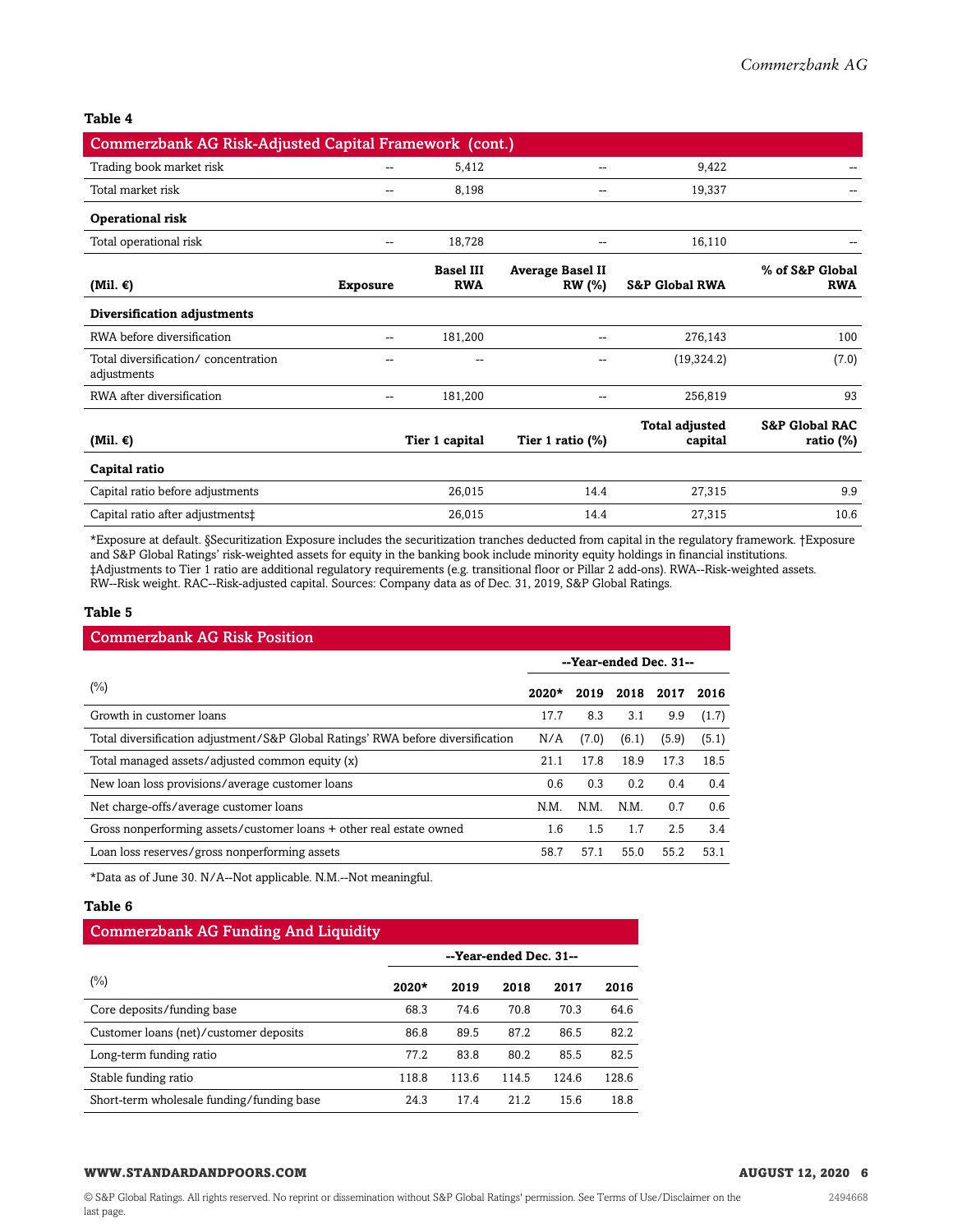#### **Table 6**

| <b>Commerzbank AG Funding And Liquidity (cont.)</b>  |                        |      |      |      |      |  |  |  |
|------------------------------------------------------|------------------------|------|------|------|------|--|--|--|
|                                                      | --Year-ended Dec. 31-- |      |      |      |      |  |  |  |
| $(\%)$                                               | $2020*$                | 2019 | 2018 | 2017 | 2016 |  |  |  |
| Broad liquid assets/short-term wholesale funding (x) | 1.7                    | 2.0  | 1.9  | 2.4  | 2.2  |  |  |  |
| Net broad liquid assets/short-term customer deposits | 30.7                   | 28.7 | 32.2 | 344  | 39.5 |  |  |  |
| Short-term wholesale funding/total wholesale funding | 75.5                   | 67.6 | 72.5 | 52.2 | 53.0 |  |  |  |

<span id="page-6-0"></span>\*Data as of June 30.

## Related Criteria

- General Criteria: Hybrid Capital: Methodology And Assumptions, July 1, 2019
- General Criteria: Group Rating Methodology, July 1, 2019
- Criteria | Financial Institutions | General: Methodology For Assigning Financial Institution Resolution Counterparty Ratings, April 19, 2018
- Criteria | Financial Institutions | General: Risk-Adjusted Capital Framework Methodology, July 20, 2017
- General Criteria: Methodology For Linking Long-Term And Short-Term Ratings, April 7, 2017
- Criteria | Financial Institutions | Banks: Bank Rating Methodology And Assumptions: Additional Loss-Absorbing Capacity, April 27, 2015
- General Criteria: Principles For Rating Debt Issues Based On Imputed Promises, Dec. 19, 2014
- Criteria | Financial Institutions | Banks: Quantitative Metrics For Rating Banks Globally: Methodology And Assumptions, July 17, 2013
- Criteria | Financial Institutions | Banks: Banks: Rating Methodology And Assumptions, Nov. 9, 2011
- Criteria | Financial Institutions | Banks: Banking Industry Country Risk Assessment Methodology And Assumptions, Nov. 9, 2011
- General Criteria: Use Of CreditWatch And Outlooks, Sept. 14, 2009

# <span id="page-6-1"></span>Related Research

- CEO's Exit Complicates Commerzbank's Strategy Execution, July 6, 2020
- Bulletin: Commerzbank's Q1 2020 Loss And Abandoned Sale Of mBank Highlight Restructuring Hurdles, May 13, 2020
- Research Update: Commerzbank AG Downgraded To 'BBB+' On Vulnerability In The Wake Of COVID-19 Pandemic; Outlook Negative, April 23, 2020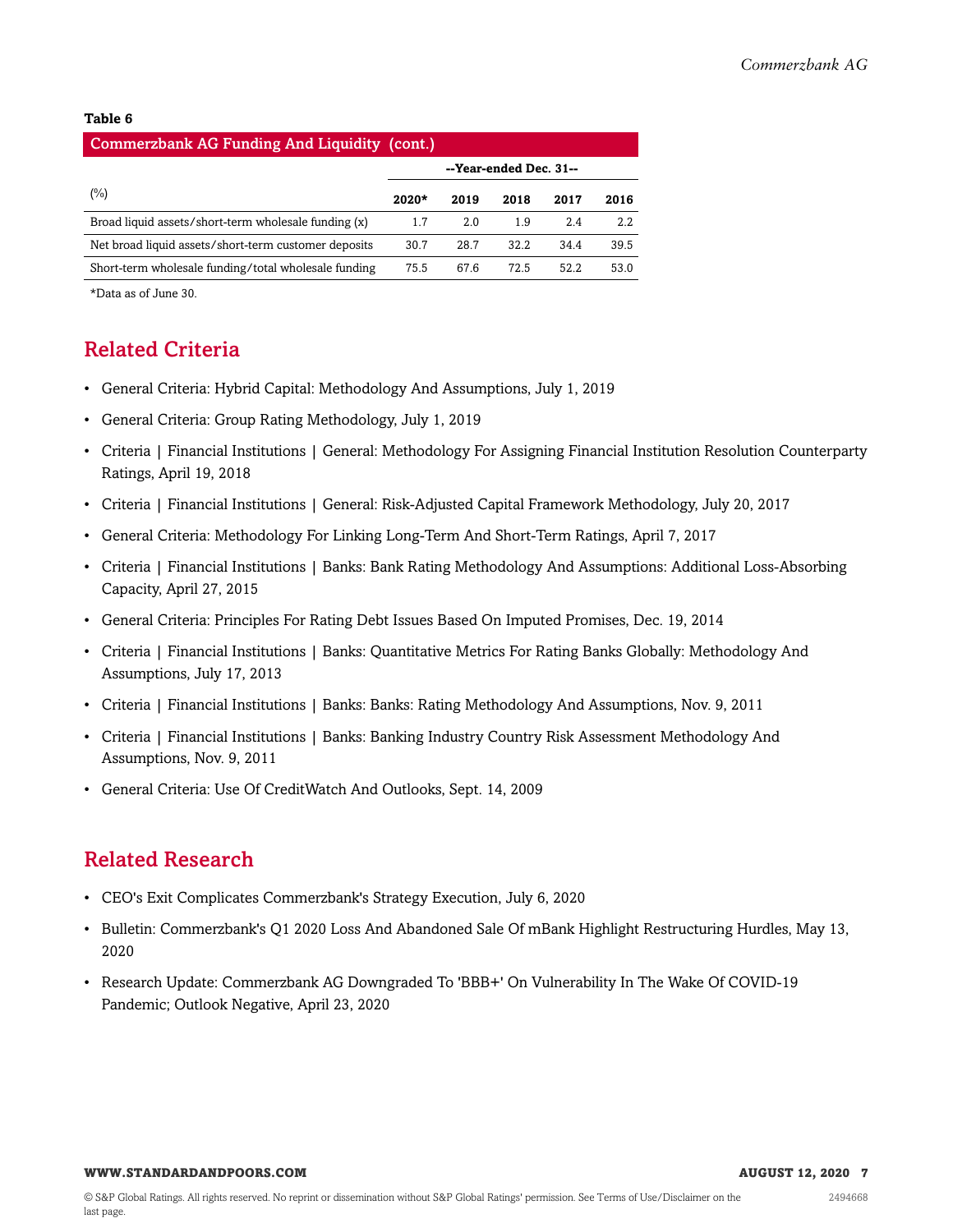| <b>Anchor Matrix</b> |                          |                              |      |                |      |      |                          |       |                          |                          |
|----------------------|--------------------------|------------------------------|------|----------------|------|------|--------------------------|-------|--------------------------|--------------------------|
| Industry             | <b>Economic Risk</b>     |                              |      |                |      |      |                          |       |                          |                          |
| <b>Risk</b>          | $\mathbf{1}$             | $\overline{2}$               | 3    | $\overline{4}$ | 5    | 6    | 7                        | 8     | 9                        | 10                       |
| $\mathbf{1}$         | a                        | a                            | $a-$ | bbb+           | bbb+ | bbb  | $\overline{\phantom{a}}$ | ٠     | $\overline{\phantom{a}}$ | $\overline{\phantom{a}}$ |
| $\overline{2}$       | a                        | $a-$                         | $a-$ | bbb+           | bbb  | bbb  | bbb-                     | -     | ٠                        | -                        |
| 3                    | $a-$                     | $a-$                         | bbb+ | bbb+           | bbb  | bbb- | bbb-                     | $bb+$ | -                        | $\overline{\phantom{a}}$ |
| $\overline{4}$       | bbb+                     | bbb+                         | bbb+ | bbb            | bbb  | bbb- | $bb+$                    | bb    | bb                       |                          |
| 5                    | bbb+                     | bbb                          | bbb  | bbb            | bbb- | bbb- | bb+                      | bb    | bb-                      | $b+$                     |
| 6                    | bbb                      | bbb                          | bbb- | bbb-           | bbb- | bb+  | bb                       | bb    | bb-                      | $b+$                     |
| $\overline{7}$       | $\overline{\phantom{a}}$ | bbb-                         | bbb- | $bb+$          | bb+  | bb   | bb                       | bb-   | $b+$                     | $b+$                     |
| 8                    | -                        | $\qquad \qquad \blacksquare$ | bb+  | bb             | bb   | bb   | bb-                      | bb-   | $b+$                     | b                        |
| 9                    | -                        | $\overline{\phantom{a}}$     | ۰    | bb             | bb-  | bb-  | b+                       | b+    | $b+$                     | $\mathbf b$              |
| 10                   | ۰                        | $\qquad \qquad \blacksquare$ | ۰    | ٠              | $b+$ | $b+$ | $b+$                     | b     | b                        | b-                       |

### Ratings Detail (As Of August 12, 2020)\*

| <b>Commerzbank AG</b>                 |                    |
|---------------------------------------|--------------------|
| <b>Issuer Credit Rating</b>           | BBB+/Negative/A-2  |
| <b>Resolution Counterparty Rating</b> | $A-/-/A-2$         |
| Commercial Paper                      |                    |
| Local Currency                        | $A-2$              |
| Junior Subordinated                   | BB-                |
| Senior Subordinated                   | BBB-               |
| Senior Unsecured                      | BBB+               |
| Short-Term Debt                       | $A-2$              |
| Subordinated                          | $BB+$              |
| <b>Issuer Credit Ratings History</b>  |                    |
| 23-Apr-2020                           | BBB+/Negative/A-2  |
| 28-Mar-2017                           | A-/Negative/A-2    |
| 15-Dec-2016                           | BBB+/Watch Pos/A-2 |
| 11-Mar-2016                           | BBB+/Stable/A-2    |
| <b>Sovereign Rating</b>               |                    |
| Germany                               | AAA/Stable/A-1+    |
| <b>Related Entities</b>               |                    |
| <b>Dresdner Funding Trust I</b>       |                    |
| Junior Subordinated                   | BB-                |
| <b>Dresdner Funding Trust IV</b>      |                    |
| Subordinated                          | $BB+$              |
| <b>HT1 Funding GmbH</b>               |                    |
| <b>Issuer Credit Rating</b>           | BBB+/Negative/--   |
| mBank                                 |                    |
| <b>Issuer Credit Rating</b>           | BBB/Negative/A-2   |
| <b>Resolution Counterparty Rating</b> | $BBB+/-/A-2$       |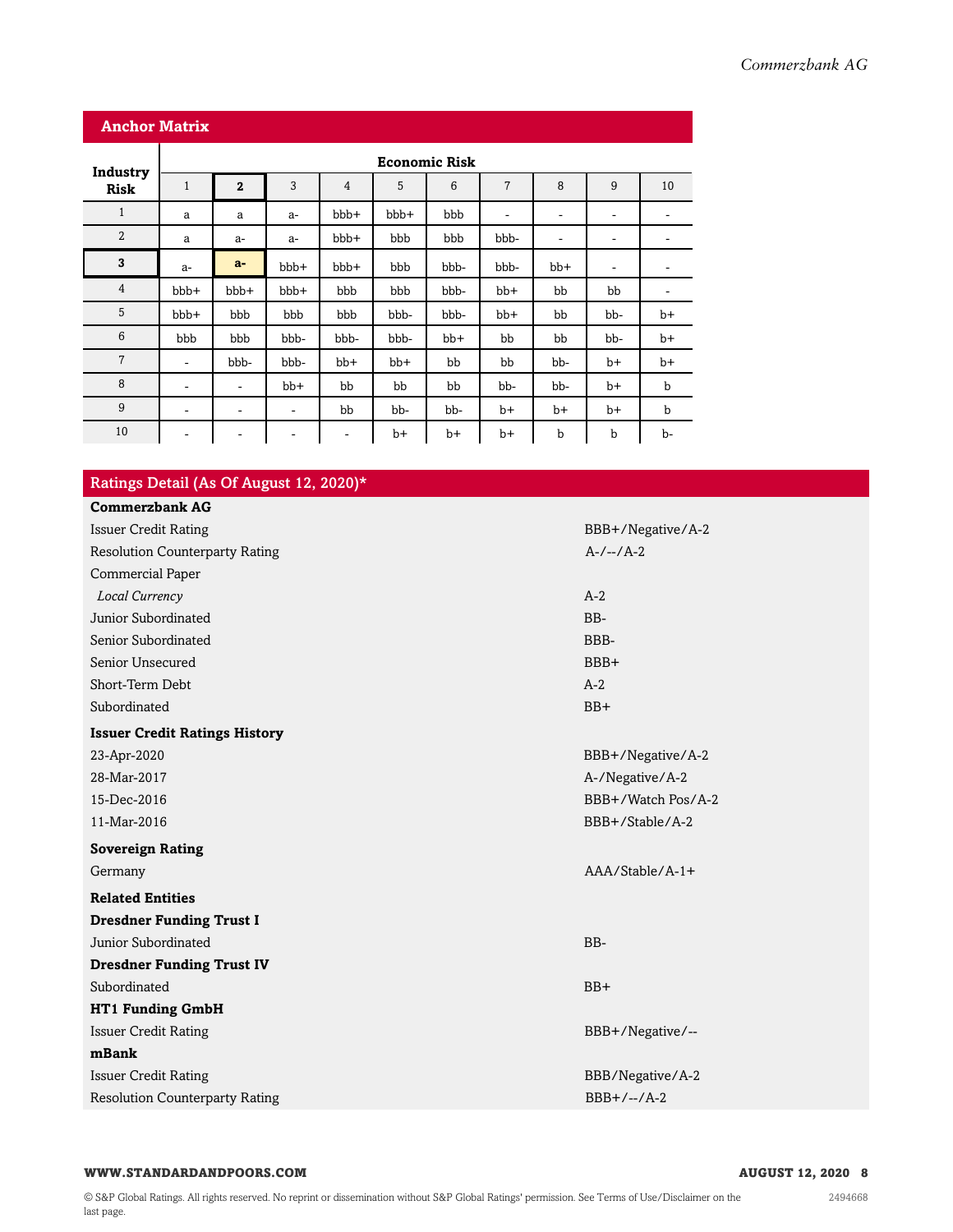| Ratings Detail (As Of August 12, 2020)*(cont.) |            |
|------------------------------------------------|------------|
| Senior Unsecured                               | $A-2$      |
| Senior Unsecured                               | <b>BBB</b> |

\*Unless otherwise noted, all ratings in this report are global scale ratings. S&P Global Ratings' credit ratings on the global scale are comparable across countries. S&P Global Ratings' credit ratings on a national scale are relative to obligors or obligations within that specific country. Issue and debt ratings could include debt guaranteed by another entity, and rated debt that an entity guarantees.

#### **Additional Contact:**

Financial Institutions Ratings Europe; FIG\_Europe@spglobal.com